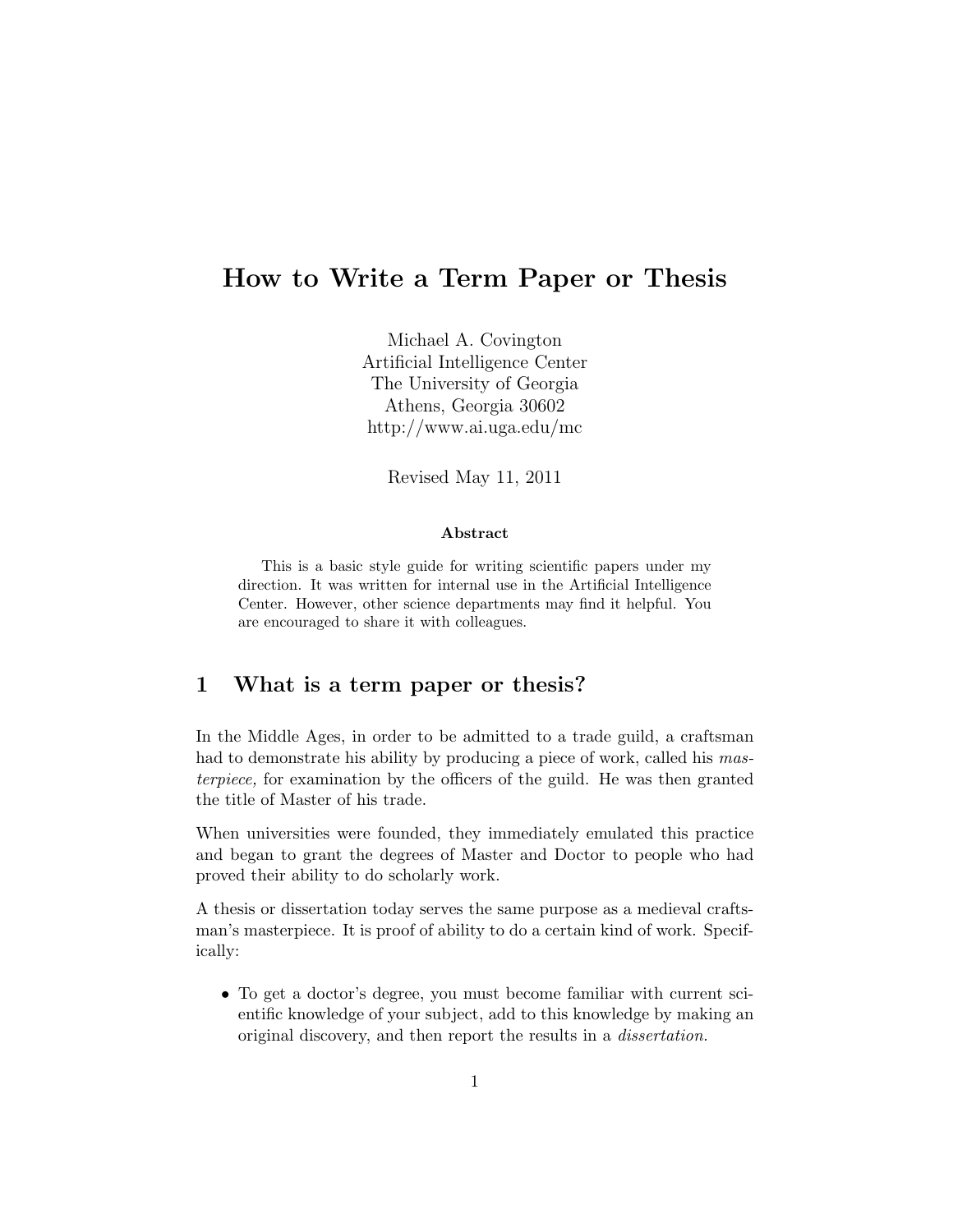- To get a master's degree, it is sufficient to make a new synthesis or application of knowledge already available, and report the results in a thesis.
- To pass certain courses, you must write a *term paper*, which demonstrates that you can connect information and report it in your own words. It is not necessary to make a new discovery or a new synthesis.

To get a degree from an English-speaking university, you must prove that you can write scholarly papers, in English, that reflect state-of-the-art knowledge of your subject.

# 2 How is a term paper or thesis judged?

Presentation is more important than most students realize. Even the most brilliant piece of scientific work is useless if the resulting report is unclear or needlessly hard to read or leaves vital questions unanswered.

I grade term papers on how well they do the following four things:

- Define a clear topic and stick to it throughout the paper, addressing a consistently defined audience.
- Use the best available sources of information and acknowledge them appropriately.
- Display careful organization and clear wording.
- Follow scholarly standards for format, grammar, spelling, and other mechanical matters.

If the paper reports original research or technical work, a large part of the grade is based on the quality of the work itself, but presentation still counts; if you can't present your work well, you might as well not have done it.

## 3 Receiving and acknowledging help

Getting help from the right sources is a useful skill. Real scientists do it all the time.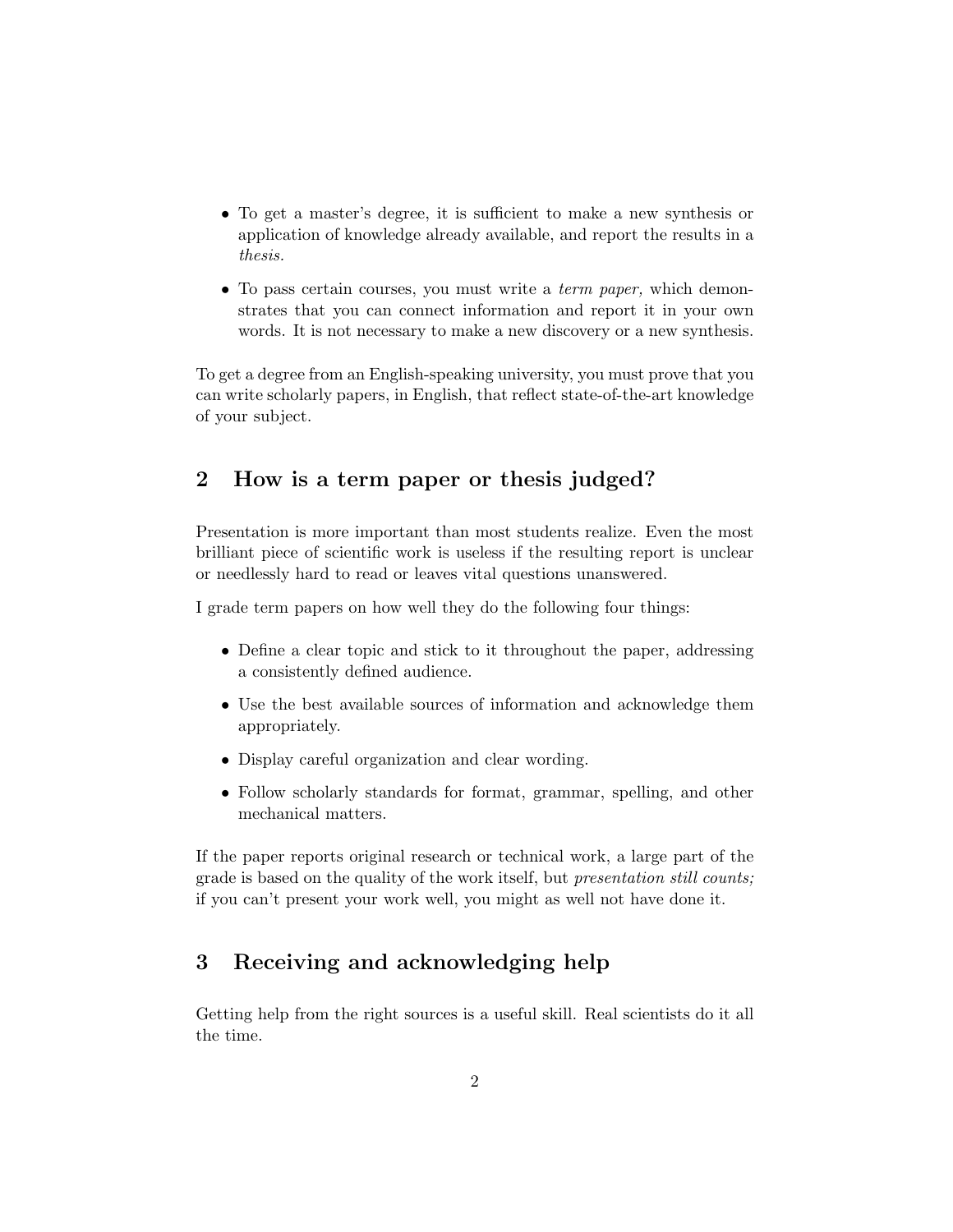When writing a term paper or thesis, you are permitted to receive any amount of help from anyone, as long as you acknowledge the help so that your instructors can distinguish your work from the work of others.

You can acknowledge help in an "Acknowledgments" section at the beginning of the paper, or in a footnote attached to the first sentence.

Be sure to acknowledge grants if you are supported by research grant funds; this is usually done by a sentence such as, "This work was supported by National Science Foundation Grant ZZZ-99-99999, Michael A. Covington, Principal Investigator." It is not necessary to acknowledge scholarships or fellowships.

## 4 Planning a term paper or thesis

Before you start writing  $\frac{1}{2}$  in fact before you get very far gathering information — you must decide two things:

- What your paper is about (the *topic*);
- For whom it is written (the *audience*).

Normally, the audience of a scholarly paper consists of people familiar with the general area but not with the specific topic. For instance, if you are writing about implementation of a numerical equation solver in Prolog, you can assume a passing acquaintance with numerical methods and with Prolog.

To a considerable extent, the choice of audience is up to you. But once you have made it, *stick with it* — unless there is a good reason to do otherwise, write all parts of your paper for the same audience.

If you have a hard time visualizing the audience, try writing a paper that you would have understood if someone had given it to you a month ago, before you started researching the topic.

The topic of a paper is often expressed in the first sentence. To quote from some classic UGa ACMC research reports:

"This paper presents a formalism and an  $n^2$ -time parsing algorithm for unification-based dependency grammars" (M. Covington, 01-0022).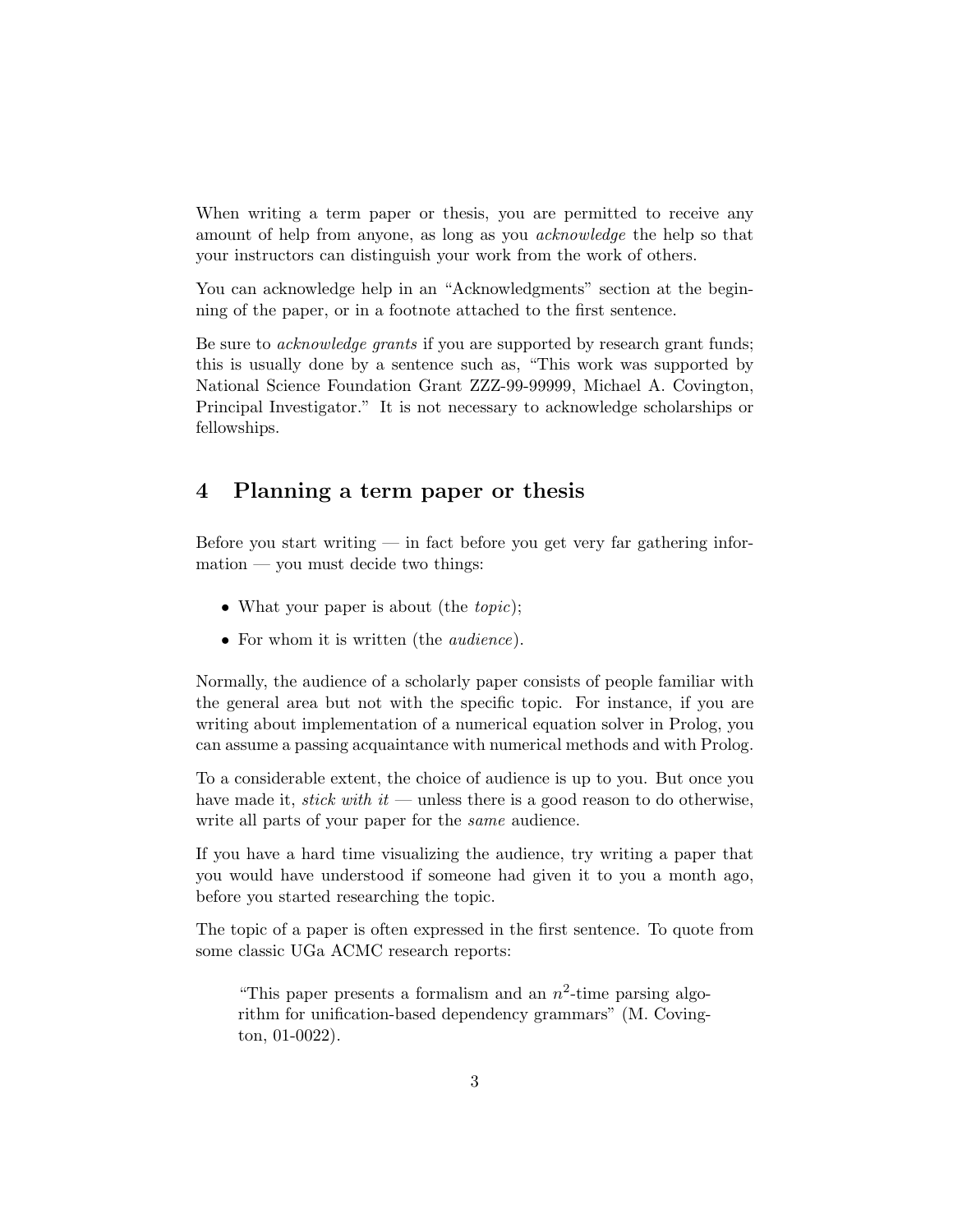"Our tests show that the current CYBERPLUS is not an appropriate machine on which to implement Prolog or similar logic programming languages" (R. E. Stearns and M. Covington, 01- 0019).

The reflects a general principle: *get to the point early*. State your conclusions at the beginning, and then state the reasoning that leads up to them. Never leave the reader wondering where you are heading with an idea.

Outline the whole paper before you write it. If you find this difficult, make an unordered list or collection of ideas you want to include, and then sort it.

The first paragraph of a paper is the hardest to write, and it's a good idea to try writing it — or at least sketching it — long before you write the rest of the paper. Often, once you compose the first paragraph, the whole paper will fall into place.

You *do not need* a long introductory section. Many term papers wander around for a few pages before they reach the main point. Don't do this. If you have an introduction (necessary in a long paper), it should be an overview of the paper itself, not a disquisition on other "background" topics, nor a record of everything you looked at while starting to research the topic.

You *do not need* a "conclusions" section at the end unless the paper either (1) reports an experiment or survey, or (2) is rather long (thesis-length or more). When you come to the end of your argument, stop, ending, if possible, on a general point.

### 5 How to write clearly

Most people can write very clearly if they know what they are trying to say. If your paper is well planned, it should not be difficult to write.

When writing the first draft, do not worry about spelling, punctuation, or precise wording. Just get everything down on paper. Then go back and improve the organization and wording. Finally, once all the information is in place and clearly presented, check spelling, punctuation, and grammar.

Write as simply as possible. Your subject matter is complicated enough on its own merits; your task is to make it clear, not obscure. Use short words.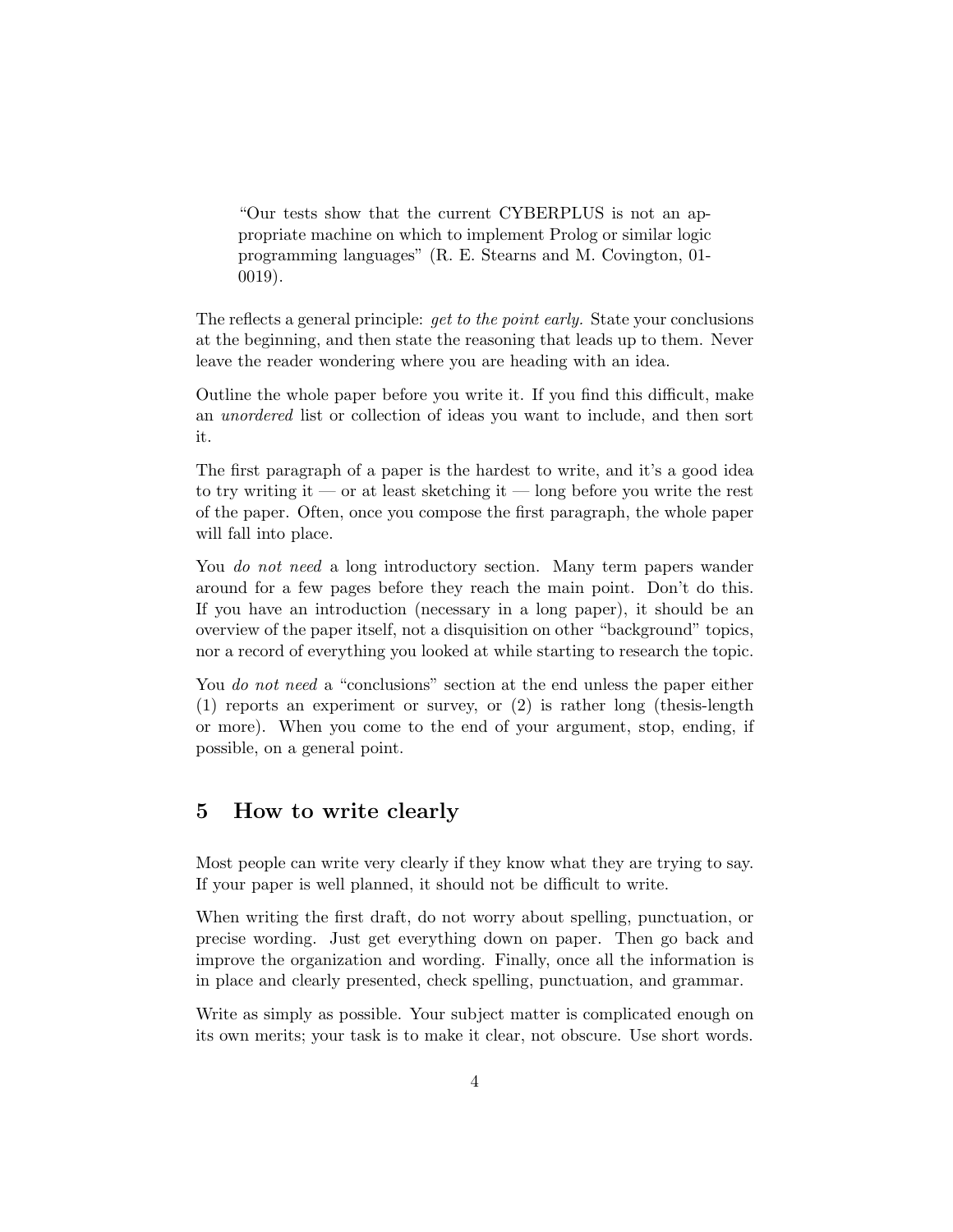When you are explaining anything, ask yourself what the reader wants to know, and make the answers to those questions prominent. (Imagine a FAQ file about your subject; what would be in it?) Don't simply write down all the information you want to present in an arbitrary order (or even in a well-organized order that doesn't put the emphasis on the reader's needs).

You can improve your explanations by getting other people to read your paper and insisting that they tell you whenever they find it obscure. Make sure all of the steps in your logic are clearly presented and that you create a clear image in the reader's mind.

Formal notations (formulas, program listings, etc.) do not speak for themselves. They must be accompanied by plain-English explanations of how the formula or program contributes to your point.

At the same time, don't try to translate Prolog or algebra into English. When you need listings or formulas, use them.

Divide the paper into sections with section titles. Tell the reader how you are organizing your work: "This section will review previous results. . . There are three important results from earlier work... First... Second... Third..."

Say "I" if you mean "I." That is, do not call yourself "the present author" or use other awkward phrases. On the other hand, do not write about your personal experiences when you are supposed to be writing about your subject. Experiments are usually described by saying what was done, not who did it, because it doesn't matter who did it.

Notice the large number of one- and two-syllable words in this guide; emulate it. Do not imitate most of the scientific papers you read; they are not particularly well-written.

## 6 How to find sources

A crucial property of scholarly writing is that scholars trace each idea to its source. If you are writing about Weizenbaum's ELIZA program, you must use the actual report that Weizenbaum published. You are welcome to use later, secondhand accounts of it in addition to the original, but not in place of it.

Many bibliographical aids are available on line and in the Science Library.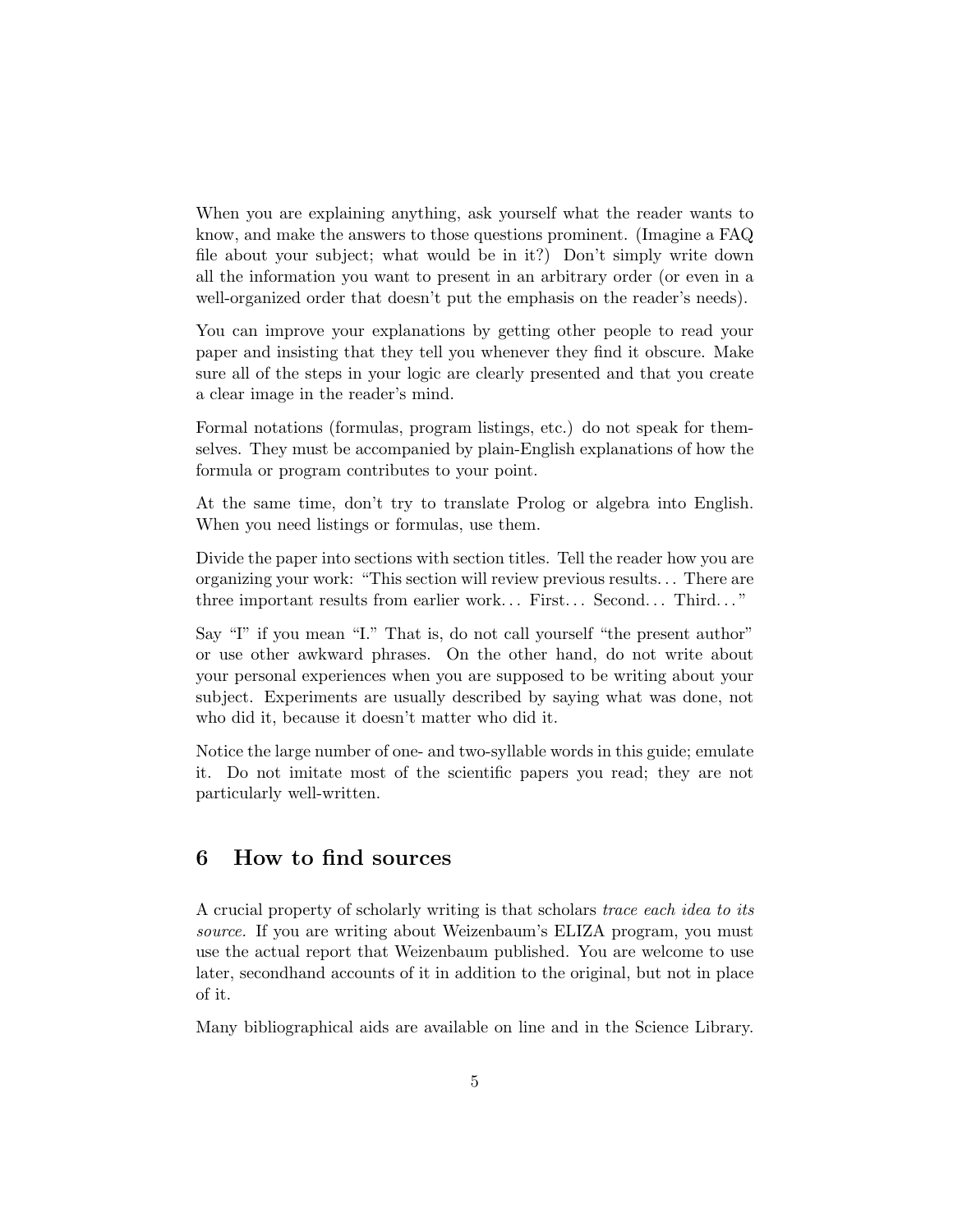In AI, however, your main problem is likely to be *too many sources* of information, not too few. How do you find the information you need without wading through fifteen popular articles and web pages that all say the same thing? The key is to distinguish between:

- 1. Books and articles that report original research (e.g., articles in Artifi*cial Intelligence* and *Journal of the*  $ACM$ *)*, along with articles of this type published by researchers on their web pages;
- 2. Books and articles that survey research from a scholarly point of view (e.g., articles in AI Magazine and Scientific American);
- 3. Popular accounts designed for audiences other than working researchers (e.g., articles in PC World, Popular Science, and hobbyist web pages).

As far as possible, use (1) and (2); that is, use researchers' own accounts of their work. A type (3) source is acceptable if it is actually the only place an important piece of information is available.

## 7 What about web sources?

Any reliable source has not only an author, but also a publisher, who takes responsibility for ensuring its quality (by having experts review it before publication) and keeping it available.

Wikipedia is not a reliable source. You don't know who wrote it, and you don't know whether it will say the same thing tomorrow. Wikipedia is good for helping you find sources, but itself is not a citable source.

Textbooks and course web pages are not primary sources. The purpose of a textbook is to tell you what other people have discovered; the author is not expounding his own discoveries. A few textbooks, such as Manning and Schütze's statistical NLP book, do rise to the level of being sources of original ideas. Normally, though, a textbook serves only to point you to the primary sources.

Course handouts and web pages are even less suitable; they often contain minor inaccuracies. Again, use them to help you find and understand the primary sources, but normally, they will not end up supplying anything unique, and thus will not end up in your bibliography.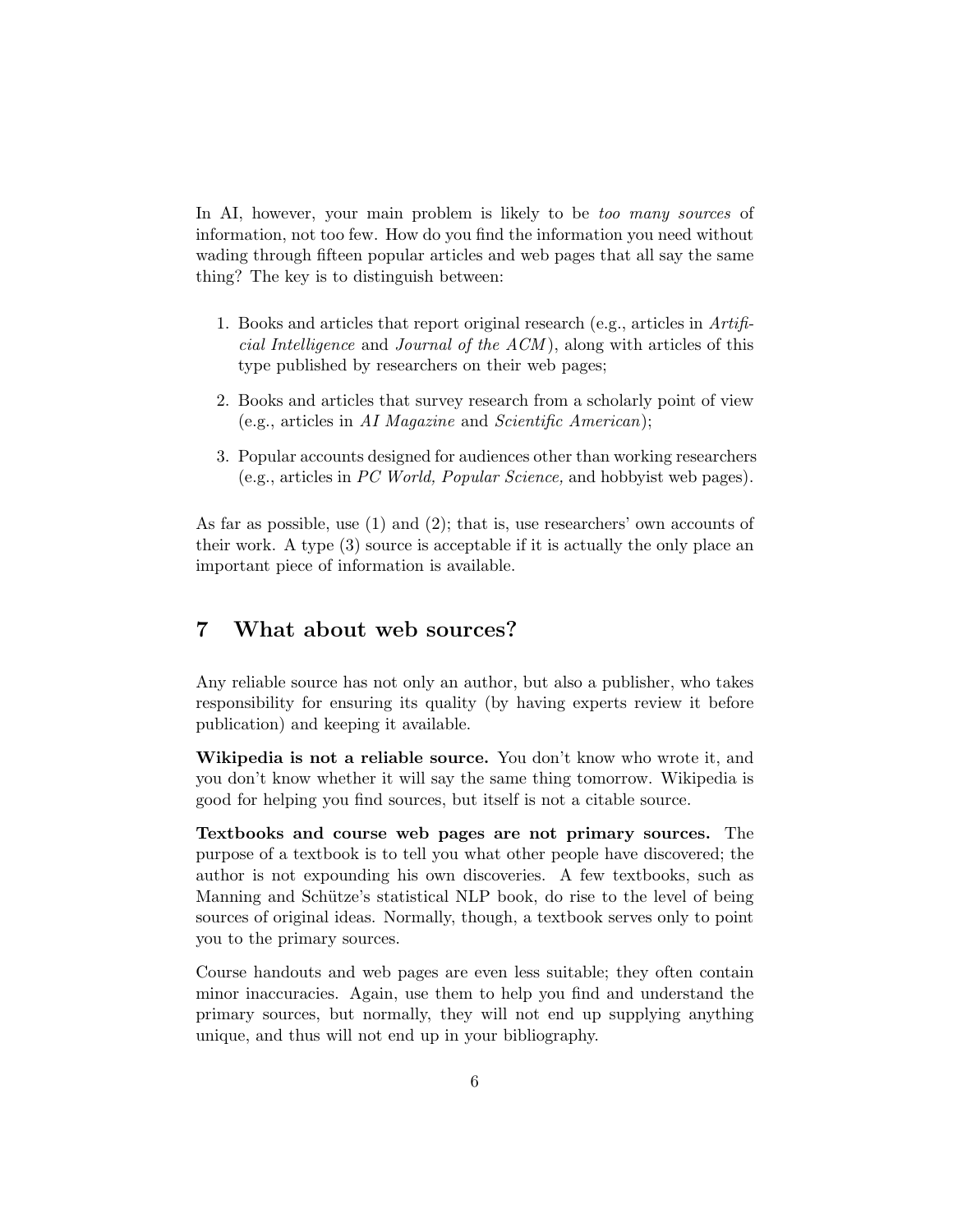If a scholar has self-published a paper on the Web, look for the published version. Many researchers put their own papers on the Web while they are preparing them for publication. Always find, and cite, the normally published version (in a journal, book, or conference proceedings) rather than the self-published version if possible.

Regardless of all of this, if you take something unique from a source  $-$  if you get information from it that you could not find anywhere else — you must cite it. But too much citation of lowprestige sources will only convince us that you are not using the real scientific literature.

### 8 How to cite sources

Your paper will consist of:

- The text, with references such as "(Chomsky 1957:192)" marking the information you have obtained from others;
- A reference list or bibliography at the end.

In the sciences, we normally *do not* use footnotes for citations. Nor do we use Latin abbreviations such as ibid. or op. cit..

Cite sources by author, date, and, where applicable, page number. Give the page number if you are quoting exact words or referring to a specific page; otherwise leave it out.

Put the date and page number in parentheses. The author's name may or may not be in parentheses depending on whether it forms part of the sentence. Examples:

Chomsky (1957:23) showed that natural language cannot be generated by a finite-state Markov process.

"Natural language cannot be generated by a finite-state Markov process" (Chomsky 1957:23).

Markov processes are not powerful enough to generate natural language (Chomsky 1957:23).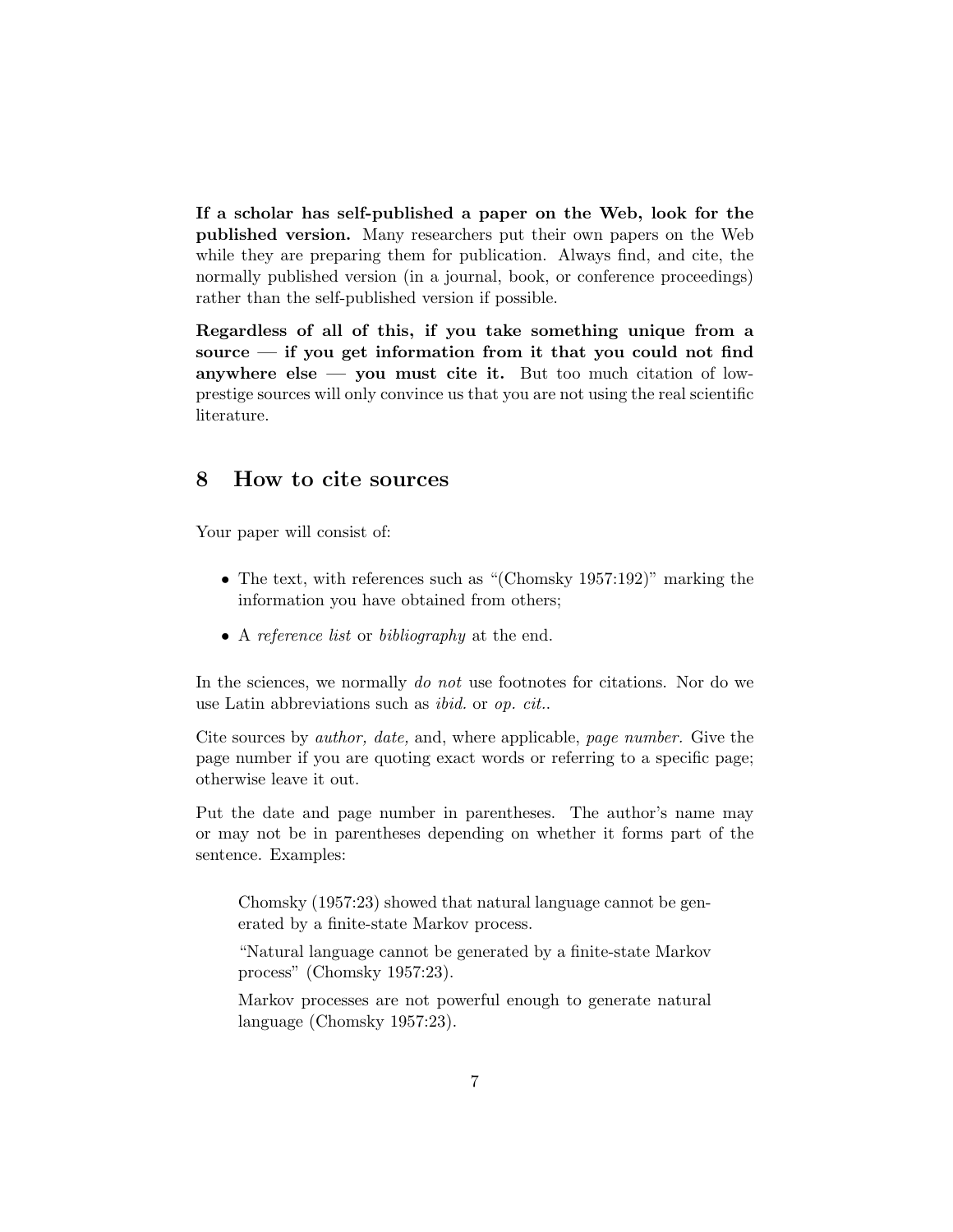If a sentence contains several ideas, place the citation so that people will know which idea actually came from it:

Natural language cannot be generated by finite-state Markov processes (Chomsky 1957:23), nor by stochastic processes (Smedley 2004).

Some scientists prefer to cite sources by number  $([1], [2],$  etc.) rather than by name and date. I don't like this because it makes it hard to recognize authors. Chomsky is Chomsky wherever you meet him; if he is [24] in one paper and [35] in the next, you may never be aware of his identity.

The reference list at the end of your paper tells what the names and dates refer to. It lists only the sources that are actually cited in the text; it is NOT a list of everything you looked at while preparing the paper.

Here are guidelines for the content of reference lists:

- Everything has a title; most things have an author; and everything has a publisher, date published, and information about where to find it. Even the most unusual sources can be cited if you keep this in mind.
- Authors' names are given as in the original source, but with the last name first.
- Titles of books (in English) are capitalized like sentences.
- Titles of series and of journals (in English) have every important word capitalized. An "important word" is one that can be spoken with full stress.
- In German, all nouns are capitalized. In most other languages, titles are capitalized like sentences.
- Always give complete numbers (e.g.,  $401-420$ , not  $401-20$ ).
- When citing a web page or unpublished paper on the Web, give its URL. But do not give a URL when you are retrieving a published paper (in a journal or conference proceedings) from the Web.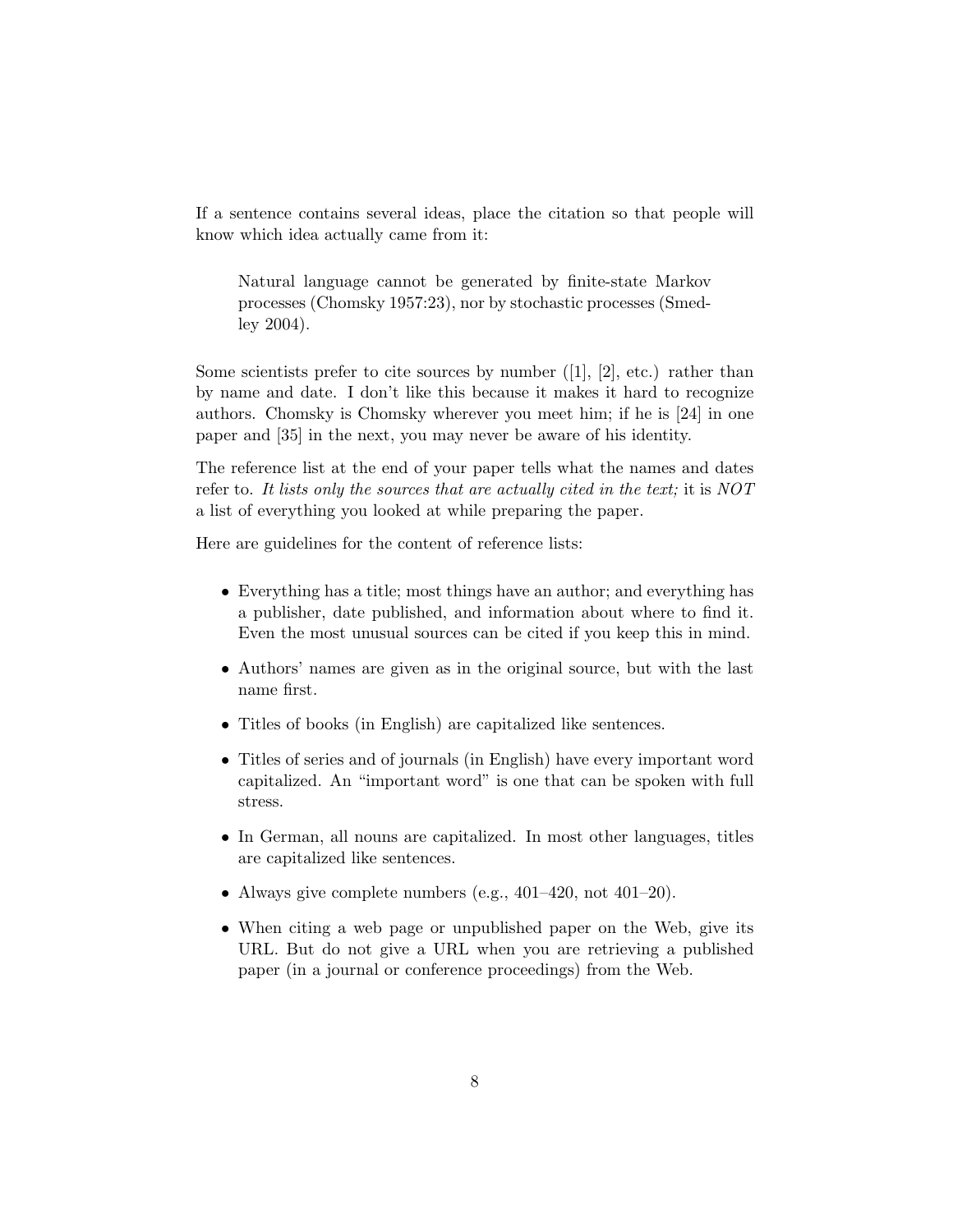### 9 What to cite

Cite all ideas or facts that can be obtained from only one source, or that reflect the opinion of one person, whether or not you are quoting the author's exact words. If you quote exact words, use quotation marks.

Do not cite every article that you looked at while preparing your paper. Cite only those that actually provided essential information.

Do not give citations for "common knowledge" (information that can be obtained from multiple sources that do not cite each other).

# 10 Avoiding plagiarism

Plagiarism, a form of academic dishonesty, consists of taking credit for other people's work. You are guilty of plagiarism if you use other people's ideas, words, charts, or pictures without giving them credit.

When you quote someone's exact words, you must use quotation marks appropriately and cite the exact place (including page number) from which those words were taken (as in the sample Chomsky quote shown earlier in this booklet).

Do not reproduce pictures or charts from a published source unless it is absolutely necessary to make your point. Copyright law is stricter with pictures than with words. When you must reproduce a picture or chart from a published source, you must indicate exactly where you got it. It is not enough just to list the source in the bibliography.

## 11 Examples of citations

You do not have to follow the citation format shown here. It is my personal preference, but you should always use what is specified by the journal in which you hope to publish your work. You will find that all citation formats give the same kinds of information, so once you have learned one of them, it is easy to convert to others.

Never copy a bibliography entry from someone else's bibliography without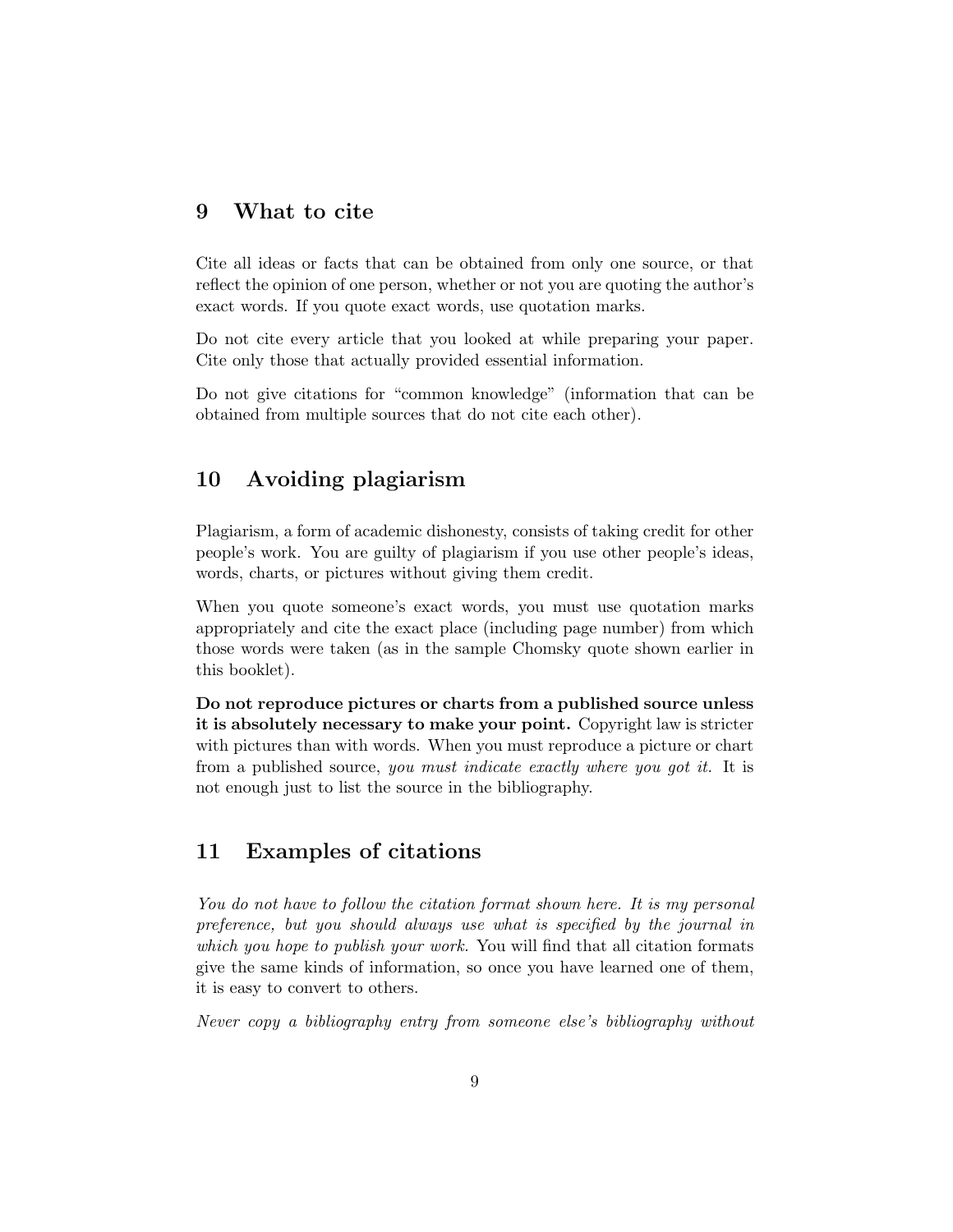understanding it and checking that it is correct. That is a good way to make a fool of yourself by omitting or garbling essential information.

The citation format used here is known as Cambridge, Chicago, or Harvard style and is quite similar to APA (American Psychological Association) style. In general, entries contain the same information as in APA style, but:

- Authors' first names are given in full, not reduced to initials unless the author gave only the initials in the first place. (Why throw away information that might be useful?)
- There is no period after the parenthesized date.
- Some other details of punctuation are slightly different.
- Names of states are given in full *(Massachusetts, New Jersey)* or as traditional abbreviations (Mass., N.J.) rather than ZIP code abbreviations  $(MA, NJ)$ .

#### Book:

Chomsky, Noam (1957) Syntactic structures. The Hague: Mouton.

#### Book with 2 authors:

Aho, Alfred V., and Ullman, Jeffrey D. (1972) The theory of parsing, translation, and compiling. Englewood Cliffs, N.J.: Prentice-Hall.

#### Book with 3 or more authors:

Partee, Barbara H.; ter Meulen, Alice; and Wall, Robert E. (1990) Mathematical methods in linguistics. Dordrecht: Kluwer.

#### Book in a series:

Blaser, A. (1988) Natural language at the computer. Lecture notes in computer science, 320. Berlin: Springer.

#### Article in a journal:

Rapaport, William J. (1986) Philosophy of artificial intelligence. Teaching Philosophy 9.2:103–120.

Here "9.2:103–120" means "Volume 9, issue 2, pages 103 to 120." If the page numbering does not start afresh in each issue, do not give the issue number.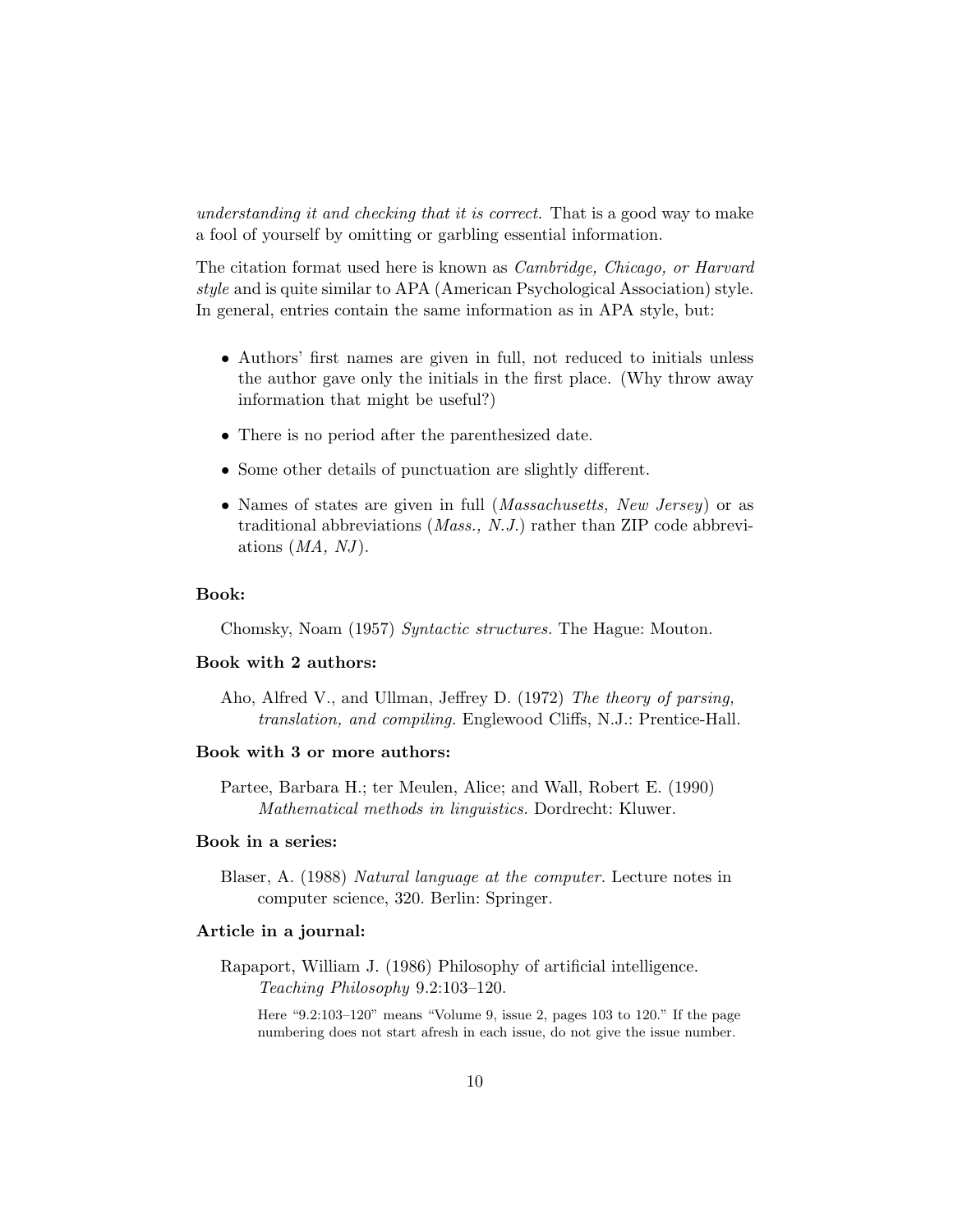Note that you must list all the pages the article occupies, not just the pages you cited.

#### Article in a book:

Rapaport, William J. (2008) Philosophy of artificial intelligence. In John Doe and William F. Nusquam, eds., Studies in the philosophy of artificial intelligence, pp. 103–122. Dordrecht: Reidel.

#### Article in proceedings of a well-known conference:

Doe, John P. (1988) Prolog optimization systems. Proceedings, AAAI-88, 128–145.

If the conference is not well-known, handle the proceedings volume like a book of articles, identifying its editors and publisher.

#### Unpublished paper provided to you by the author:

Doe, John P. (1984) Giant computers of the future. Department of Computer Science, University of Tasmania.

#### Paper retrieved from a web site (and not otherwise published):

Doe, John P. (2008) Giant computers of the present. http://www.utas.edu.au/cs/doe/giant.pdf.

APA's preference is to also give the date on which the item was retrieved.

#### Reprinted article:

Doe, John P. (1987) Prolog optimizers. Reprinted in L. C. Moe, ed., Prolog optimization, pp. 101–105. New York: Columbia University Press, 1998.

You can get more information about Chicago/Cambridge/Harvard scientific citation format from the Chicago Manual of Style, available in most libraries. Do not expect different style guides to agree 100%; you can get away with following any of them as long as you are consistent.

# 12 How to type a reference list in LAT<sub>EX</sub>

LATEX expects you to be citing references by bracketed numbers. Here's an example of how to trick it into printing a reference list without them. The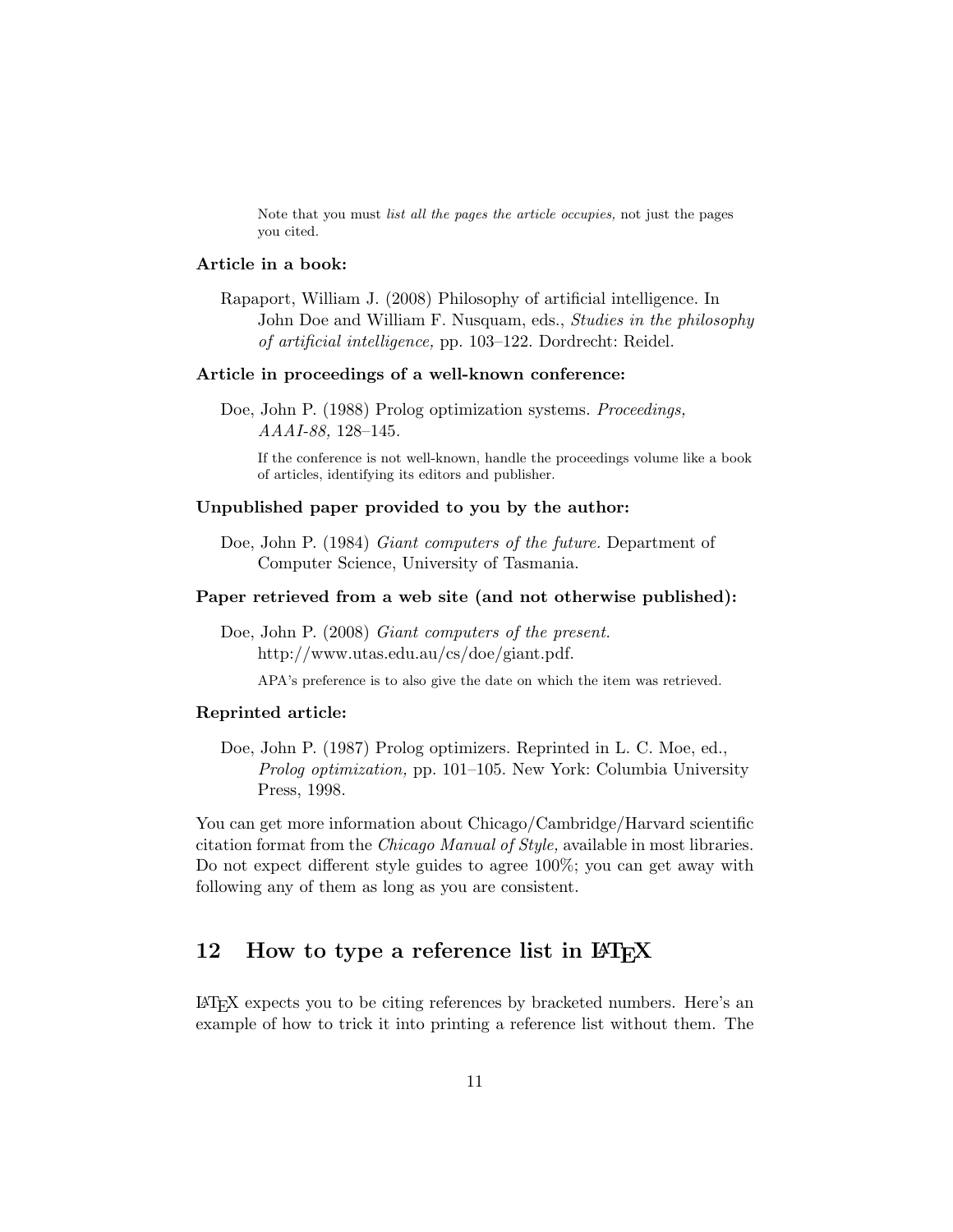key idea is to give zero width for the identifier (that's the meaning of {} in the argument list) put the author's name in place of the identifier; it is simply the first thing in each entry.

```
\begin{thebibliography}{}
\raggedright
\item[Covington, Michael A.] (1994)
\emph{Natural language processing for Prolog programmers.}
Englewood Cliffs, N.J.: Prentice-Hall.
\item[Weizenbaum, Joseph] (1976)
\emph{Computer power and human reason.}
San Francisco: Freeman.
```

```
\end{thebibliography}
```
You can, of course, use BibT<sub>EX</sub> and any other bibliographic aids that are appropriate.

# 13 "Cited by" references

Sometimes you will be unable to obtain an important source, but another source will tell you what is in it. In that case you must cite it secondhand. You can identify it as "cited by" when you cite it:

People started telling their innermost secrets to the computer (Weizenbaum 1964, cited by Doe 1988).

In this case Weizenbaum 1964 is not in your reference list.

Or you can put it in your reference list and identify the secondhand citation there:

Weizenbaum, Joseph (1964) An experience with ELIZA. Cited by Doe (1988).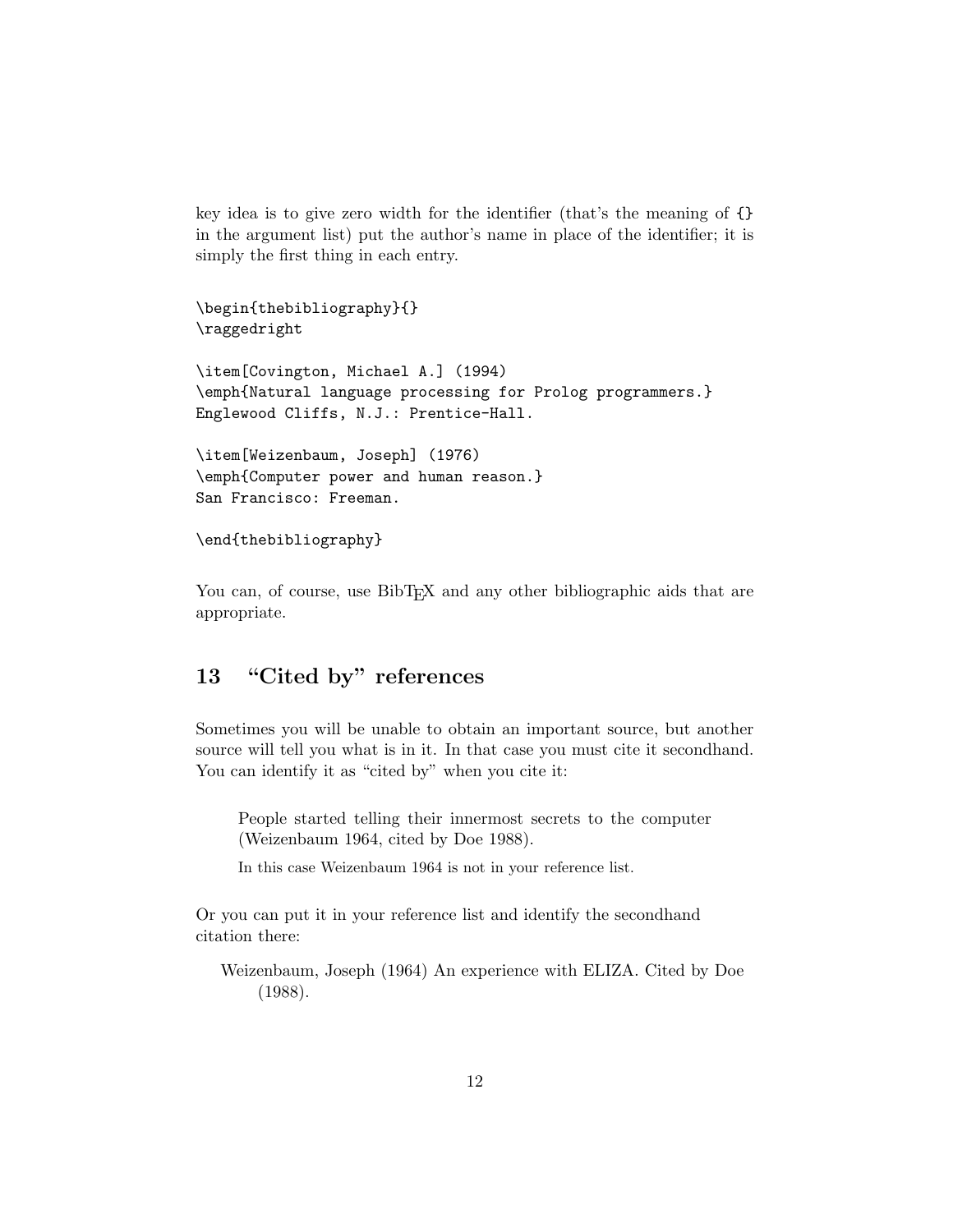### 14 Grammar and punctuation

Scientific journals (as well as thesis committees and employers) want *perfect* spelling and punctuation in papers submitted to them; so do we.

### 14.1 Parentheses

Parentheses enclose material that can be left out. If the parentheses and all the material within them were omitted, the sentence should still make sense and be correctly punctuated. Thus:

| RIGHT: | This is a sentence. (So is this.) This is, too.                 |
|--------|-----------------------------------------------------------------|
|        | WRONG! This is a sentence $(So \text{ is this.})$ This is, too. |
| RIGHT: | This is a sentence (and this is more of it). This is, too       |

### 14.2 Commas

Commas do not denote pauses in speech. Their purpose is to make the meaning clearer. Use commas to keep sentences from being misunderstood. Often — not always — you will end up putting them where you would pause if speaking.

Commas are often used like parentheses to mark material that can be left out. Thus:

Chomsky, who invented transformational grammar, was a Harvard Junior Fellow in the early 1950s.

(Chomsky is Chomsky whether or not we know he invented TG.)

The student who left his books here should come and get them.

(No commas here because we cannot leave out "who left his books here;" if we did, the sentence would not reveal which student was meant.)

## 14.3 Who vs. whom

The difference between who and whom is exactly the same as the difference between he and him.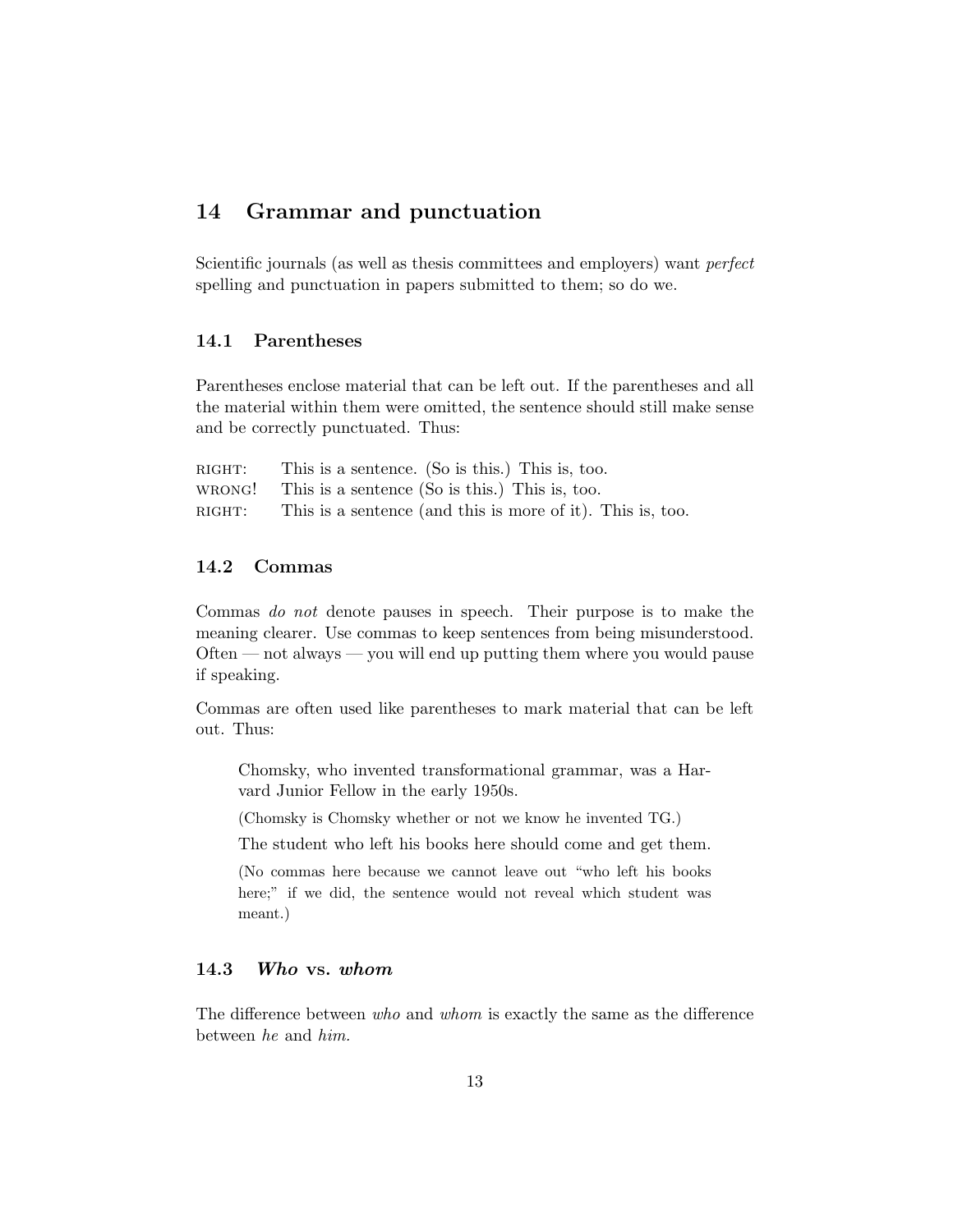For whom does the bell toll? For him.

Who rings the bell? He rings the bell.

### 14.4 That vs. which

As we saw in the comma example, there are two kinds of relative clauses: restrictive clauses, which limit who or what is being talked about, and nonrestrictive clauses, which merely add further information to something that has already been identified.

Nonrestrictive clauses begin with  $who(m)$  or which, but not that. They are set off by commas. Thus:

Ronald Reagan, who was our oldest President, is a Republican.

Blair's Theorem, which is also known as Murphy's Law, states that. . .

Restrictive clauses begin with  $who(m)$  or that. Some grammarians say that a restrictive clause cannot begin with which; others allow it. Thus:

A man who used to be an actor became President.

The theorem that [which?] I want to prove is...

#### 14.5 Possessives

Possessives of nouns, singular or plural, are formed by the following sure-fire procedure:

- 1. Add an apostrophe.
- 2. If an s is not already present, add it.

Thus:

singular boy, possessive boy's plural boys, possessive boys'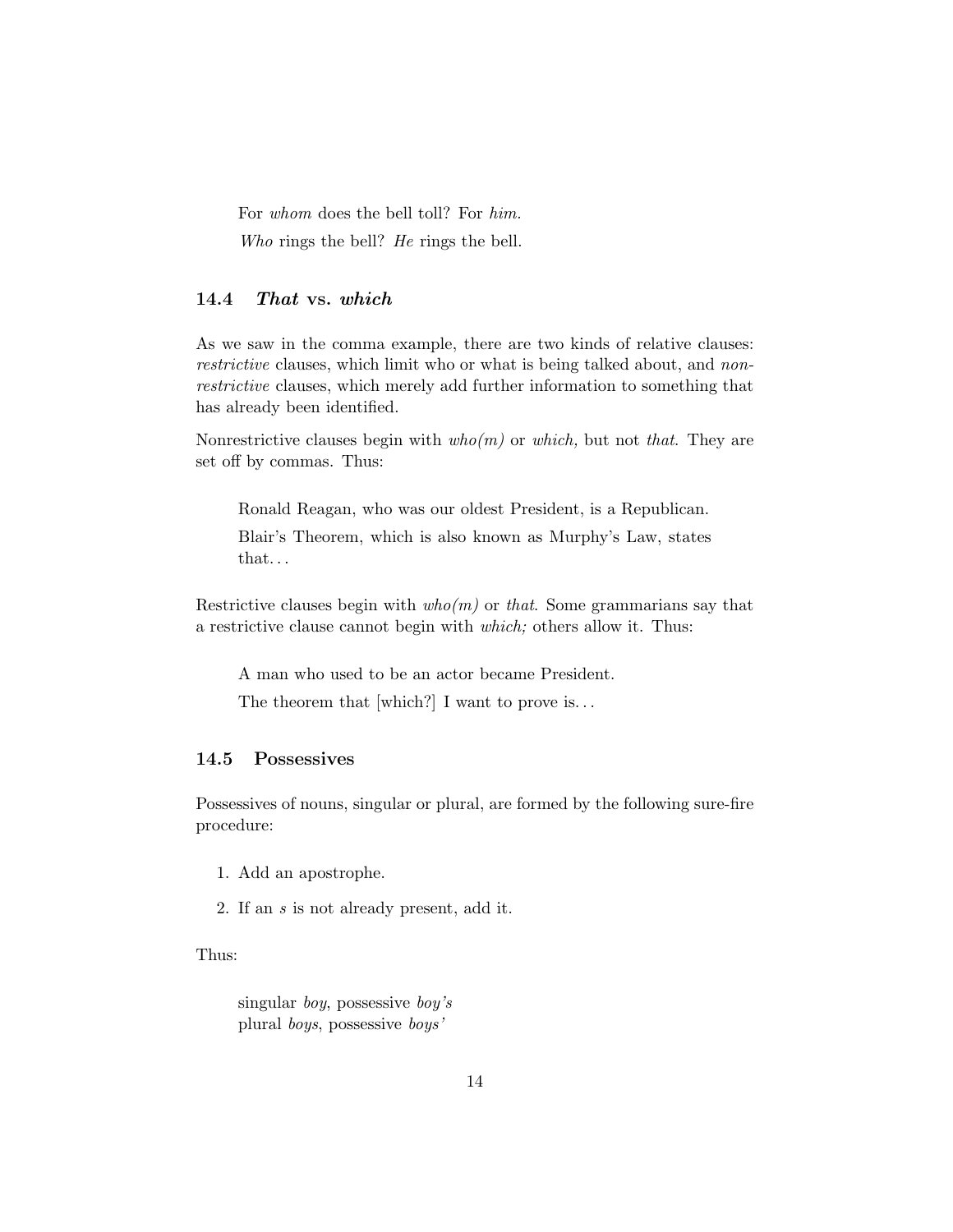singular lady, possessive lady's plural ladies, possessive ladies' singular man, possessive man's plural men, possessive men's singular Athens, possessive Athens' singular Mars, possessive Mars'

Add 's after an s if it forms a separate syllable: *Charles's*.

### 14.6 Its vs.  $it's$

The procedure above does not apply to pronouns.

Its and it's correspond exactly to his and he's.

That is, its is possessive, and it's means 'it is.'

#### 14.7 Spacing after punctuation

In English, the marks ( [ come at the beginning of a word and are preceded by a space, thus:

one (two) one [two]

The marks . , : ; ) ] come at the end of a word and are followed by a space, thus:

One. Two. one, two one: two one; two (one) two

This is quite different from computer programming languages.

Commas, periods, colons, and semicolons "slide under" quotation marks in order to adhere to the preceding word: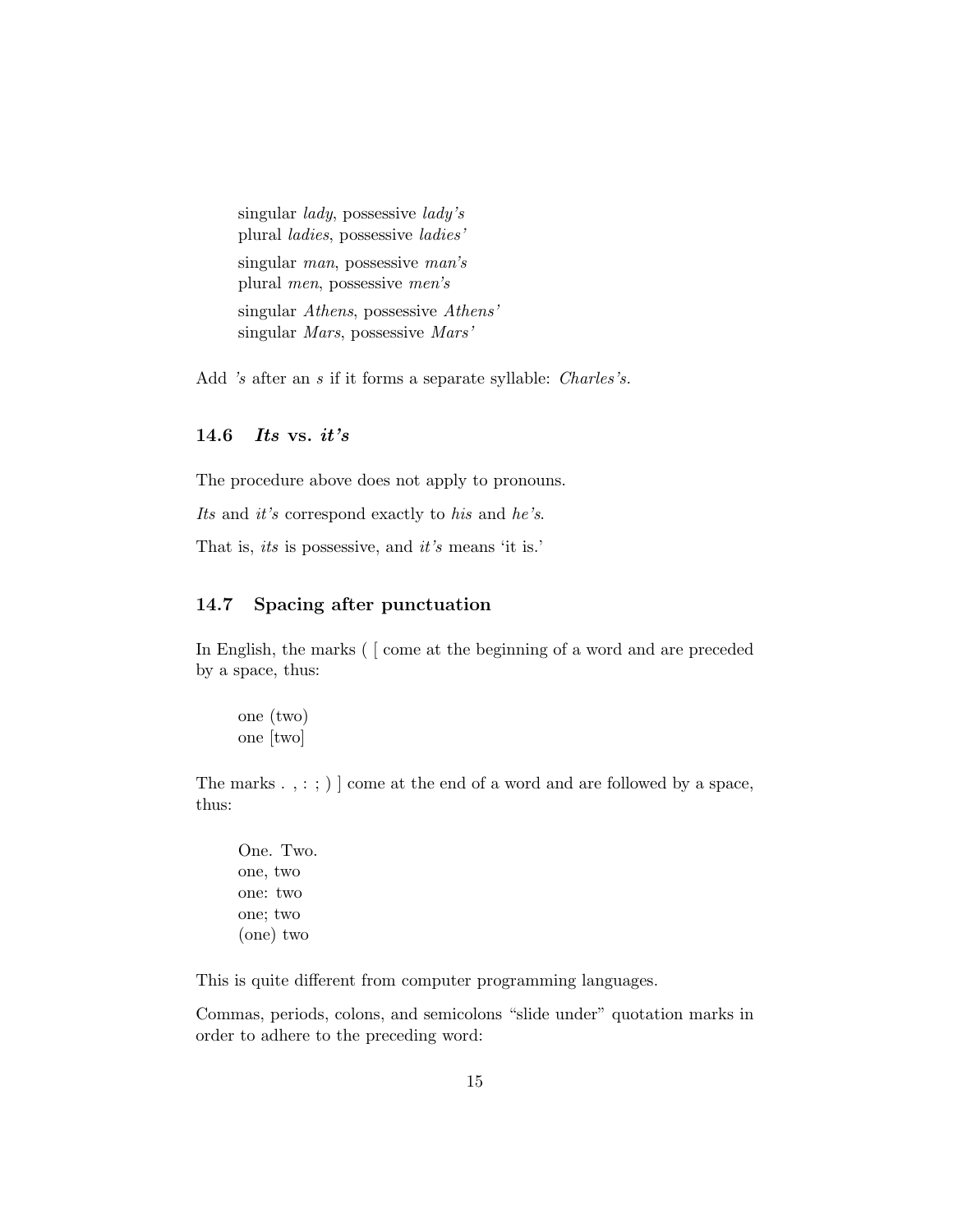"Come in," he said.

Sometimes, when dealing with computers, we have to avoid this practice.

| <i>Conventional punctuation:</i> | Type 'go,' and then proceed. |
|----------------------------------|------------------------------|
| In computer manuals:             | Type 'go', and then proceed. |

Here the problem is whether the user should type the comma. It would be better to rearrange the sentence or simply leave the comma out.

There is a space after the periods in people's initials:

M. A. Covington *not* M.A. Covington

However, there are no spaces in other abbreviations:

P.O. Box F.B.I. Ph.D.

Extra space after periods: Conventionally, the period after the end of a sentence is followed by two spaces, not just one. However, with word processors, this can sometimes produce awkward results, and you are encouraged to put only one space after every period.

LATEX thinks all periods mark the ends of sentences, and puts extra space after them, unless you tell it otherwise. The LATEX manual tells you how to deal with this problem. The simplest solution is to put the command \frenchspacing near the beginning of your document. Then there will be only one space after each period, regardless of its position.

### 14.8 Names of computer languages

Do not write a word in all capitals unless it is actually an abbreviation or is normally written that way. Thus:

DOS UNIX Windows not WINDOWS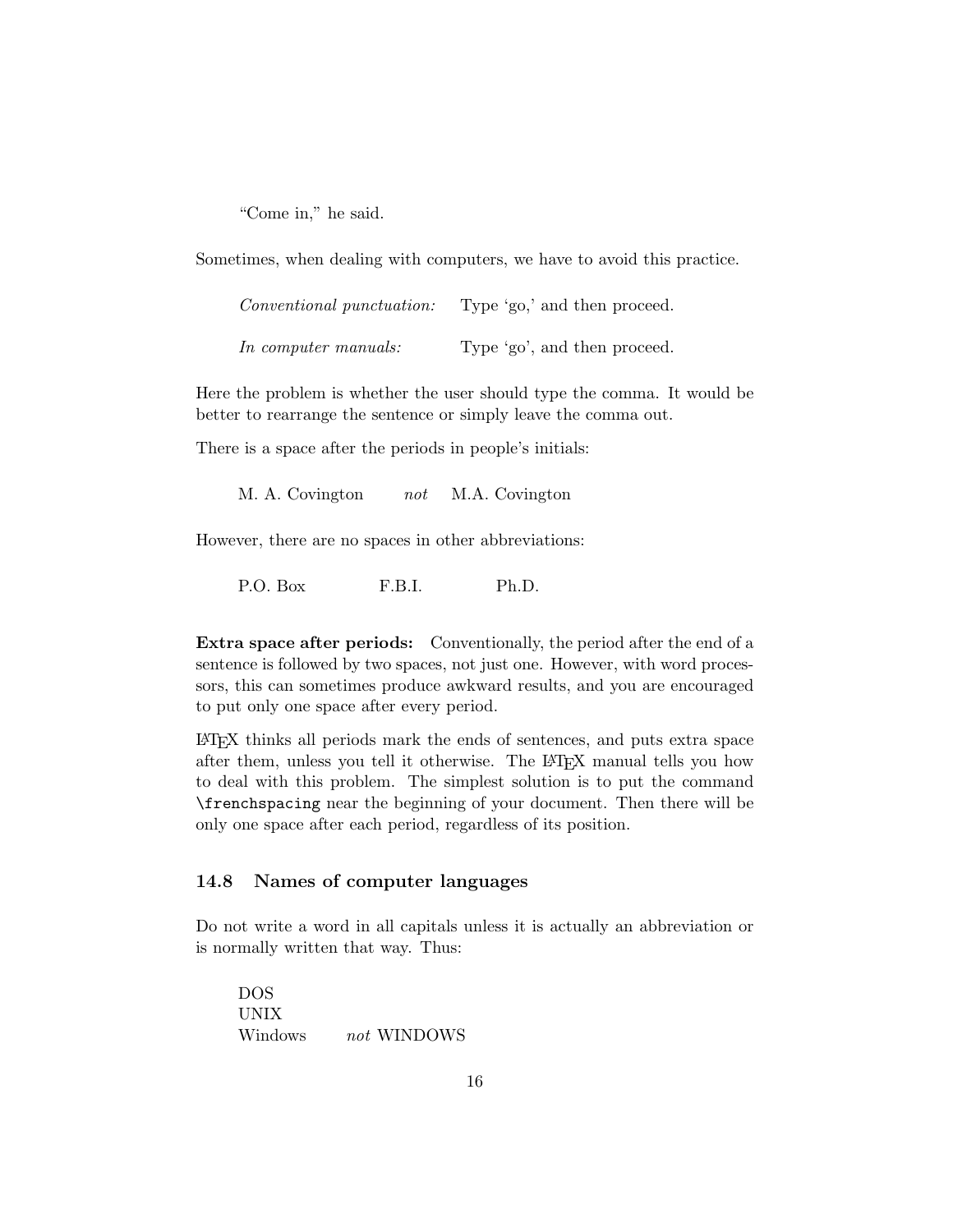Prolog not PROLOG BASIC or Basic LISP or Lisp

Programming languages designed before about 1975 usually have all-uppercase names.

### 14.9 Special typography

Underlining is not used in scholarly papers. In high school, they told you to underline things that should actually be in italics.

Italics are used for:

- Titles of books (*Computer power and human reason*);
- Titles of journals (*Journal of Irreproducible Results*);
- Foreign (human) words and linguistic examples (Spanish *ayer* 'yesterday');
- Emphasis.

Computer type  $[ATFX \text{ \verb|\vert}, and verbatim)$  is used for anything in a computer language that is quoted in English context. Just like italics, computer type is used to set off things that are not English. Be sure to use it consistently.

Boldface is sometimes used for new terms being defined.

SMALL CAPITALS are sometimes used for new terms being defined.

'Single quotes' are used for meanings. For example, in Spanish, ayer means 'yesterday.'

"Double quotes" are used for quoting someone's exact words.

- In Word, it is acceptable to use either "straight quotes" or "smart quotes," but do not vacillate between one usage and the other.
- In IAT<sub>F</sub>X, it is very important to distinguish opening and closing quotes in English: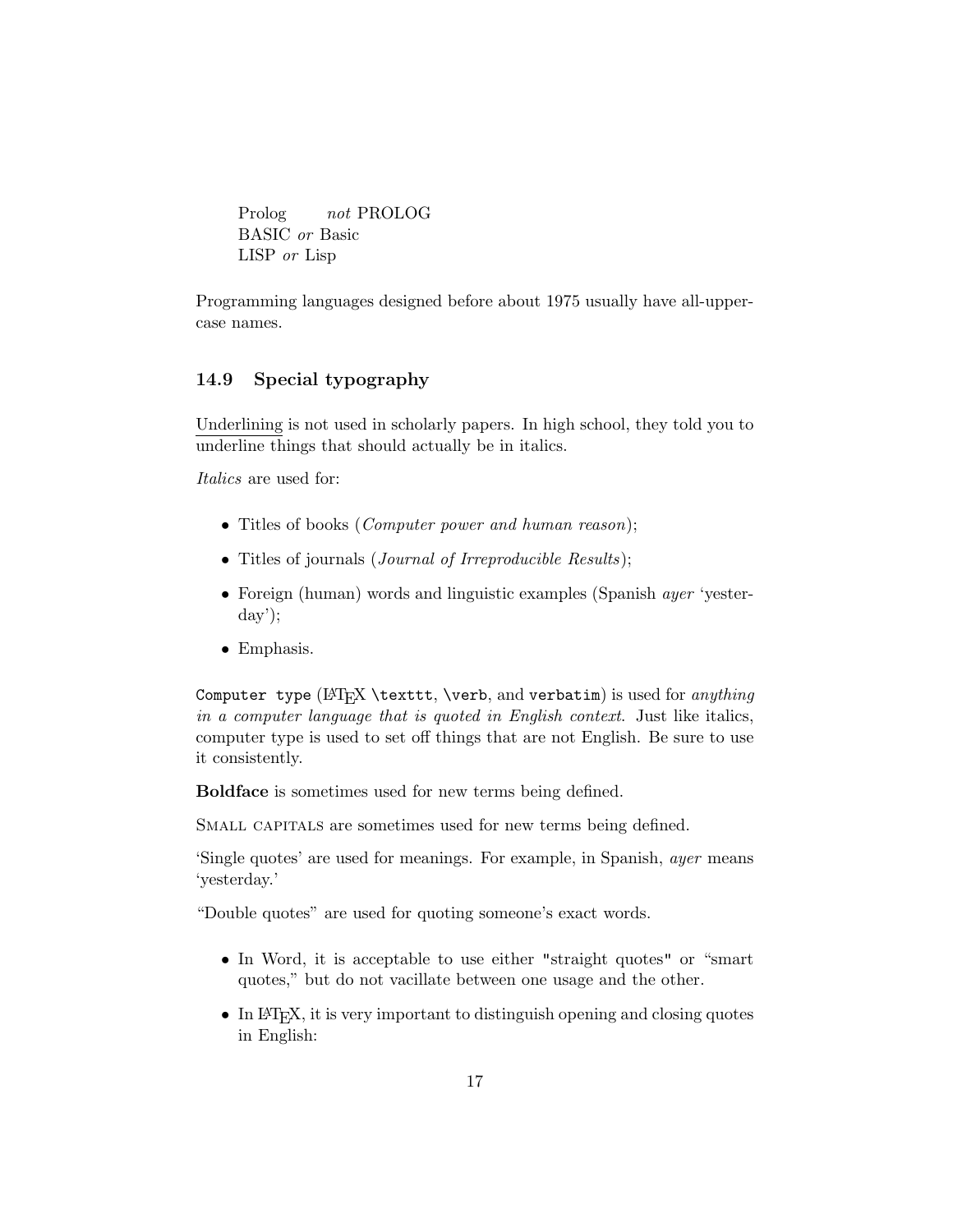"right" "wrong" "wrong" "wrong"

This applies to *English and other human languages*. Always type *computer* languages exactly the same way in LATEX that you do on the computer. Thus:

['This','is','a','tokenized','sentence','in','Prolog']

If you put \usepackage{upquote} near the beginning of your document, and if upquote.sty is installed on your computer (as it should be), then your verb and verbatim single quotation marks will look the same way in your L<sup>A</sup>T<sub>E</sub>X document as on your keyboard, and you'll get this:

['This','is','a','tokenized','sentence','in','Prolog']

## 15 Physical format of the paper

In LATEX, use the article document class. Otherwise, start your paper with its title, your name, and other local information, something like the following:

Artificial Brains

John R. Doe

Artificial Intelligence Center The University of Georgia

July 1, 2004

The academic address is important because you may exchange copies of your work with people elsewhere. Also, when you use laboratory facilities, courtesy dictates that you indicate, on the paper, the institution at which it was written. (Your student ID number is not needed; we know you by name!)

Double-spacing, required on typewriters, simply wastes space in academic work. I suggest  $1\frac{1}{2}$ -spacing your lines if not using L<sup>AT</sup>EX.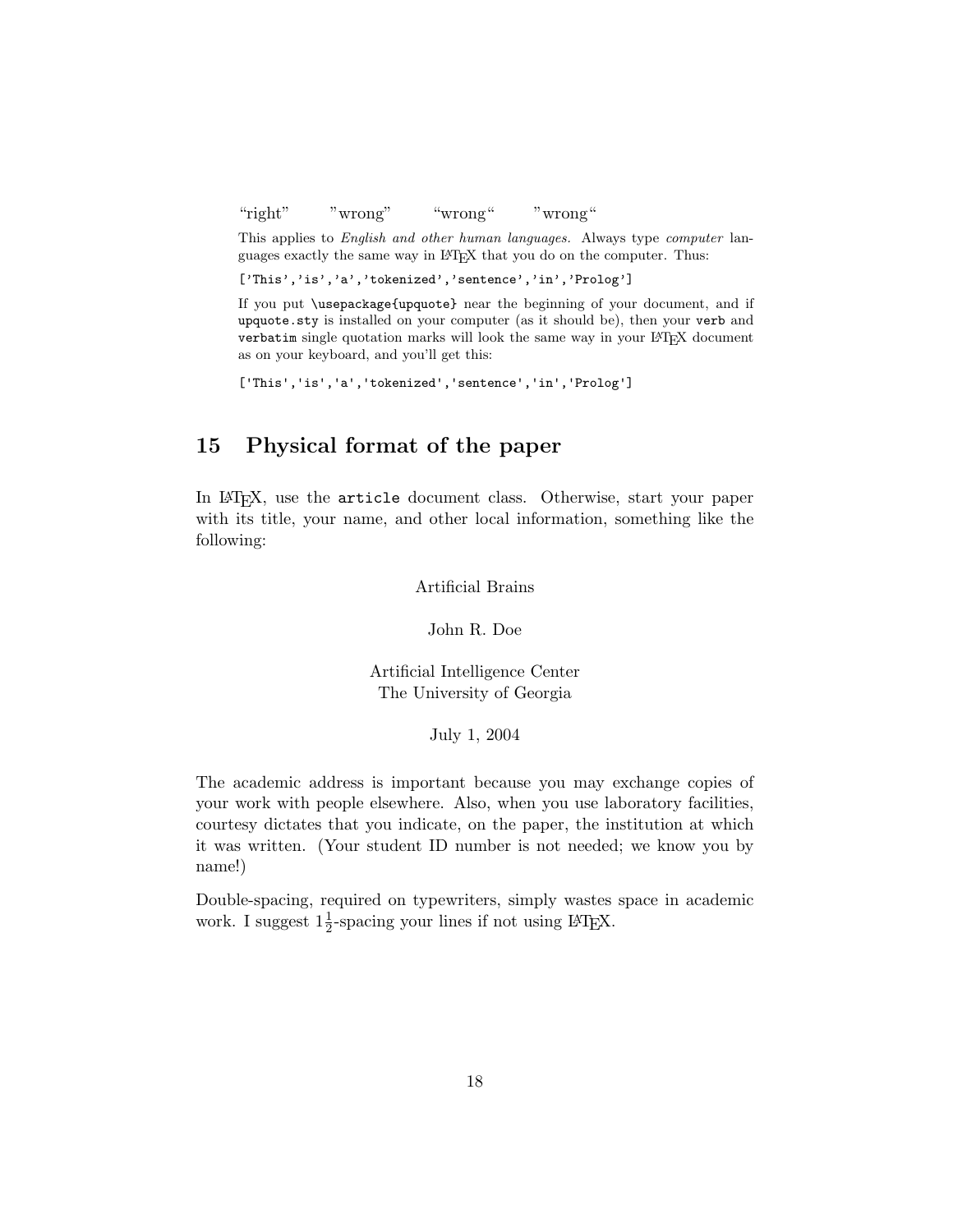### 16 The most common word processing errors

#### 16.1 Microsoft Word

- Absence of page numbers.
- Unequal amounts of spacing between different words.
- Inconsistent layout (margins or type size changing for no apparent reason).
- Failure to italicize mathematical variables.

Write  $a = b + c$ , not a=b+c.

• Awkward handling of illustrations. (I strongly recommend LAT<sub>EX</sub> for its ability to handle floating figures and tables. "Floating" means that they float to the top of the page rather than interrupting the text at a fixed position.)

#### $16.2$  LAT<sub>E</sub>X

• Listings or other material that runs off the right-hand edge of the page. If you tell  $\mathbb{A}T_FX$  to go past the edge of the paper, it will do so. Look at your document and make sure it's OK. An "overfull hbox" error message means something didn't fit within the margins.

You can deal with excessively wide program listings like this:

```
{\small\begin{verbatim}
your material goes here
\end{verbatim}}
```
In extreme cases you may have to say footnotesize rather than small.

• Excessive space before a footnote number. Remember that there must not be a space between the \footnote command and the preceding word. Remember also that footnote numbers go after commas and periods, not before them.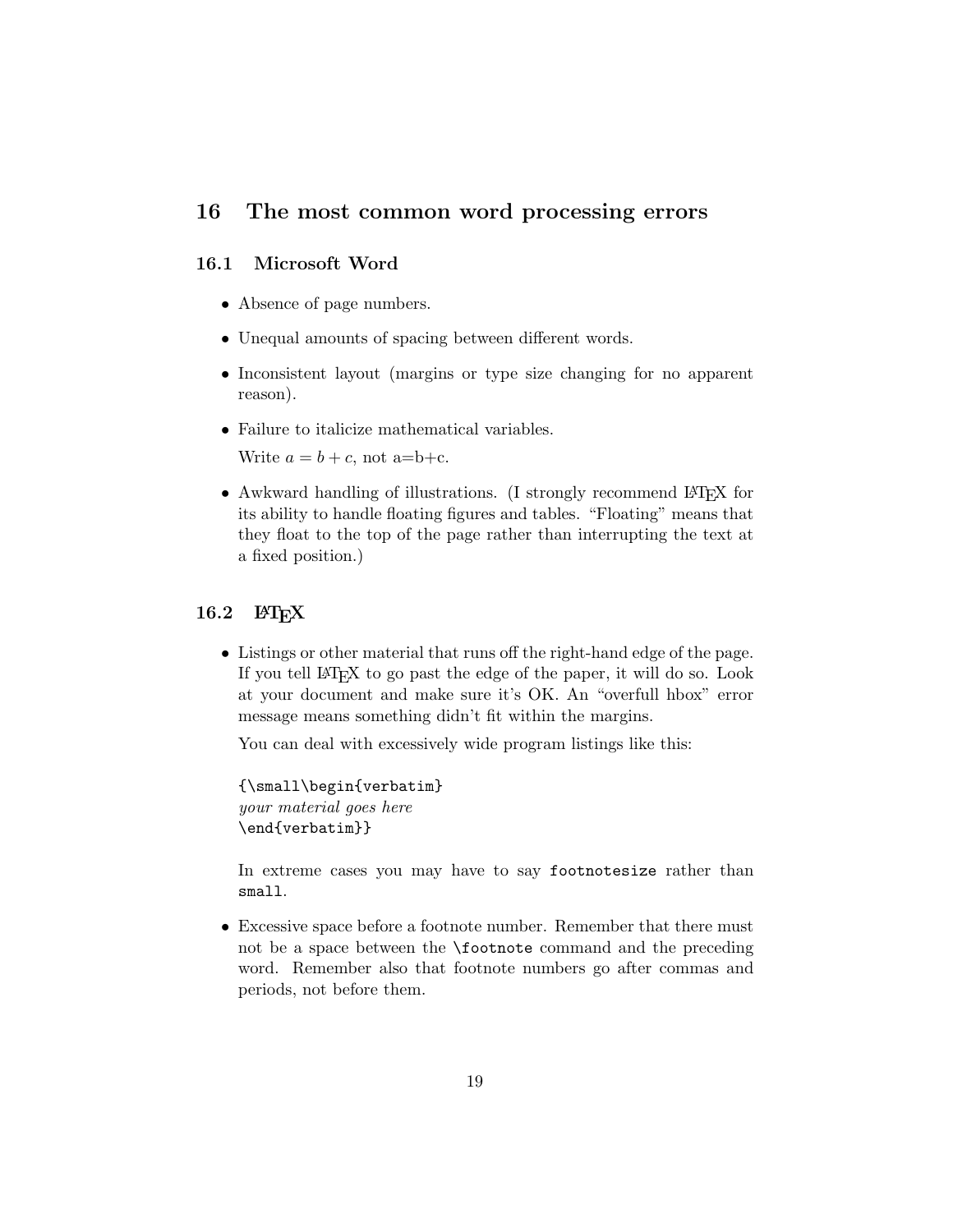- Excessive space after periods that are not ends of sentences. See the LATEX manual, or simply give the command \frenchspacing near the beginning of your document, and the problem will go away.
- Failure to distinguish text italics ( $\epsilon$ ) from math mode  $(\epsilon \dots \epsilon)$ .

These are italics: See the difference? This is math mode: Seethedifference?

• Mistaken handling of the following characters:

Character Typed as  $& \vee$  $\begin{matrix} 0 & 0 \\ 0 & 0 \\ 0 & 0 \end{matrix}$  $\sqrt{3}$ ∼ \$\sim\$ \ \$\backslash\$

- Failure to distinguish opening and closing quotation marks in English text. (Do not try to distinguish them in computer languages if the computer language doesn't.) See page 17.
- Mixing up tabular (which arranges items in rows and columns) with table (which creates a floating, labeled place to display information). (Every tabular needs to be within a center or flushleft, which in turn may or may not be within a table.)

# 17 Proofreaders' marks

Figure 1 on page 21 shows some "proofreaders' marks" that are standard in the printing industry. I use them for marking typing errors. You will find that practically all typists and publishers understand them.

 $-$  END  $-$